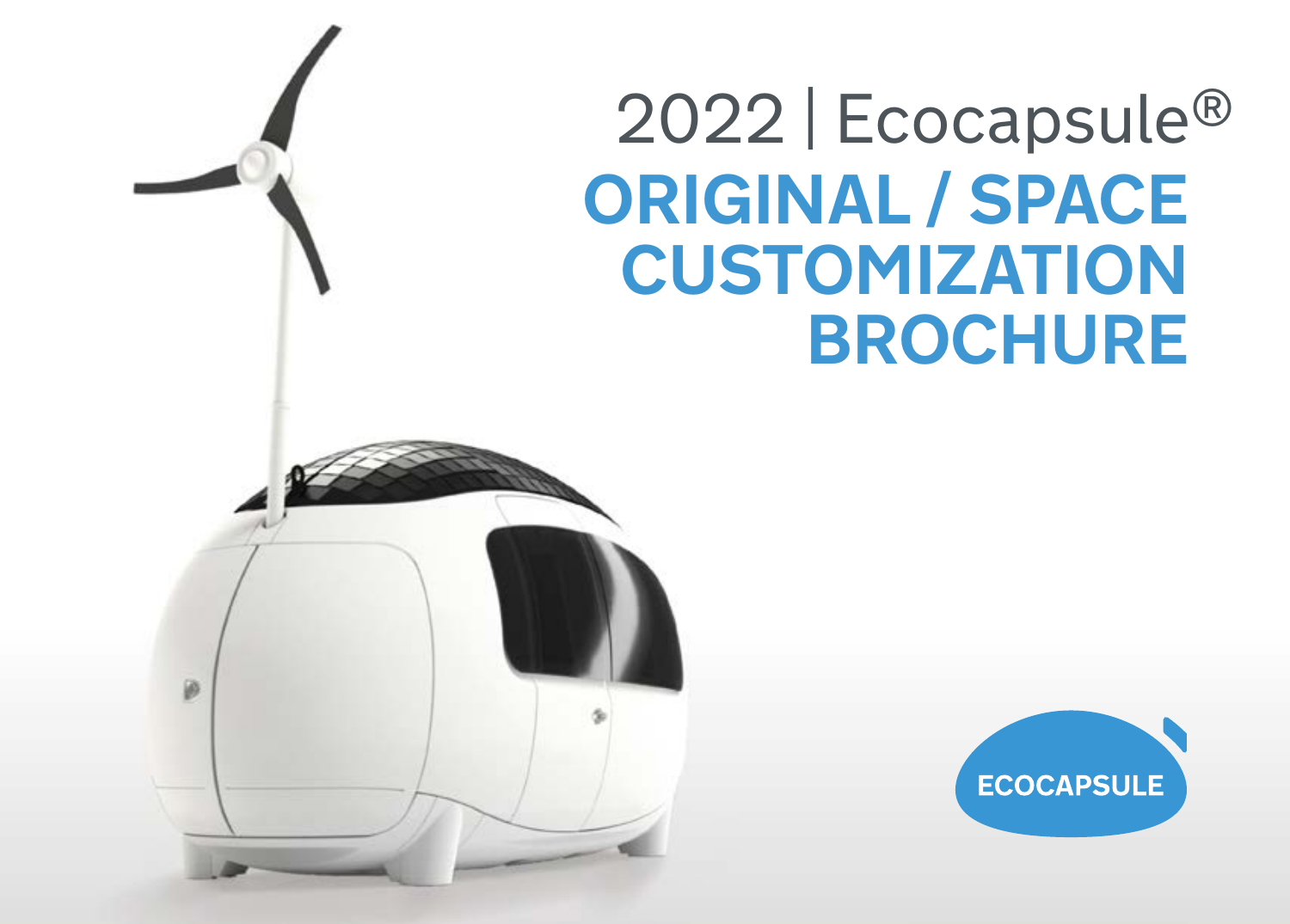

Thank you for becoming one of Ecocapsule® customers. We want to provide you with a product fullfilling your dreams as much as possible. Our customization brochure is here to assist you with selecting the perfect combination from the customizable options available for Ecocapsule ORIGINAL and new SPACE by Ecocapsule.

Please note your choices and send them to us: **[customize@ecocapsule.sk](mailto:customize%40ecocapsule.sk%20?subject=)**

Tomáš Žáček & Soňa Pohlová, founders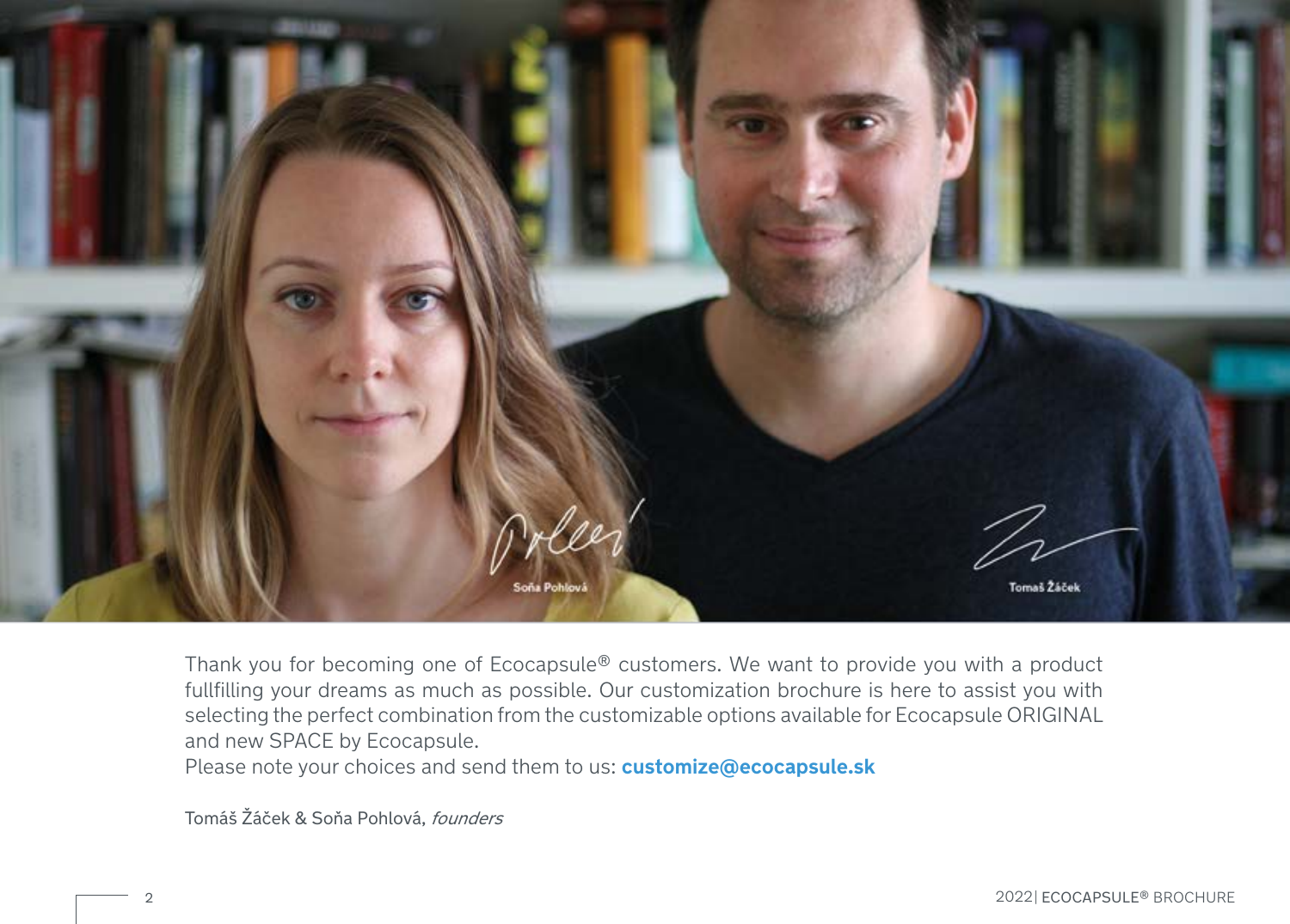

# **ECOCAPSULE® ORIGINAL**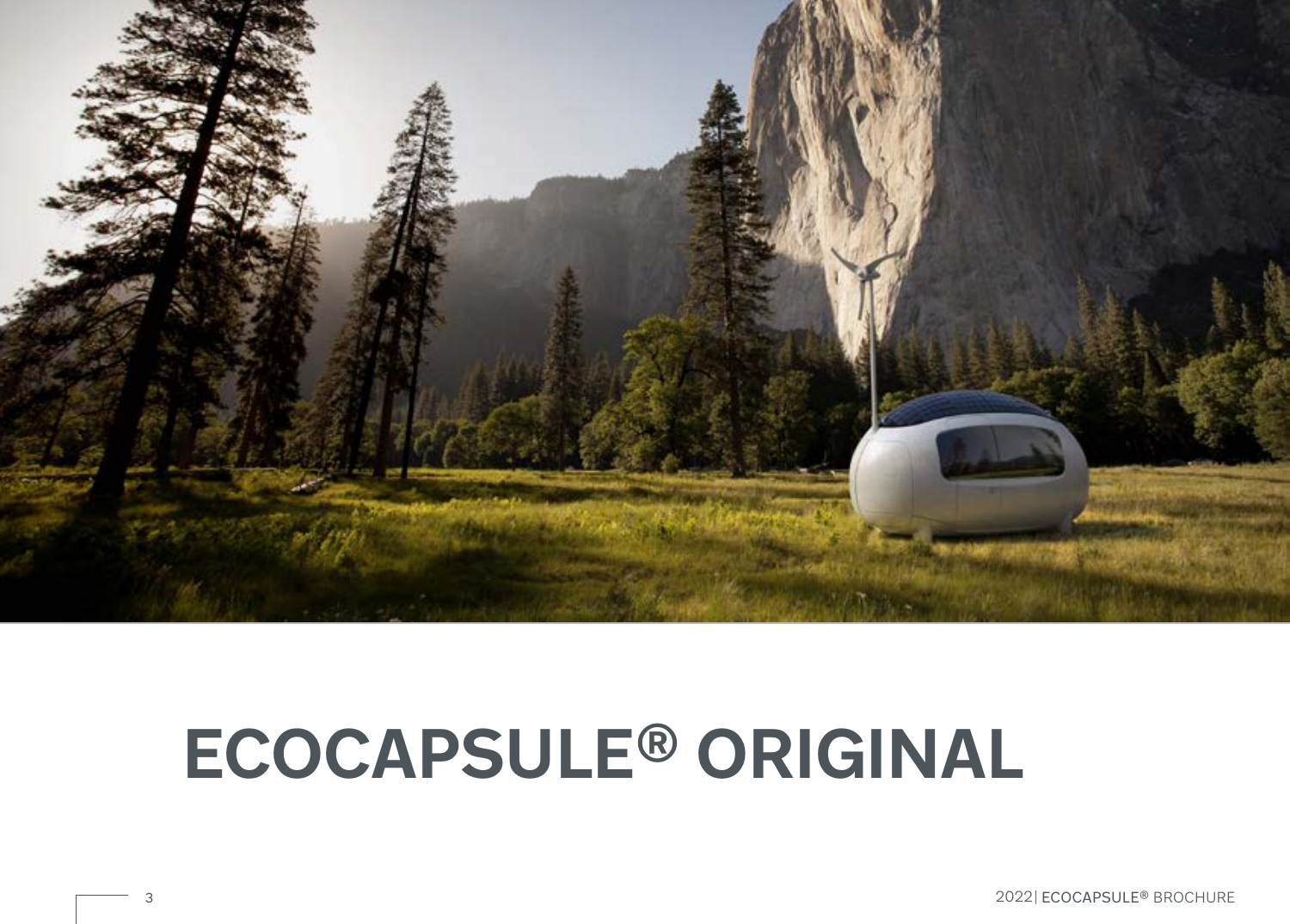### CUSTOMIZATION OPTIONS® EXTERIOR OUTER SHELL COLOR

The outer shell coating of Ecocapsule is extremely durable, offering protection from weather conditions. The surface material has a very good mechanical and chemical resistance.

You can choose from a variety of colors and combinations. It is also possible to customize the pattern design according to your wishes (this option is charged separately). If you are interested in this option, please let us know via email.



**9003 SIGNAL WHITE**



**1013 OYSTER WHITE**



**7047 TELEGREY 4**



**6021 PALE GREEN**



**9003/9005 SIGNAL WHITE / JET BLACK BASE** 



**9003/1016 SIGNAL WHITE / SULPHUR YELLOW BASE**



**9003/3015 SIGNAL WHITE / LIGHT PINK BASE PATTERNS / EXTRA** 



**ECOCAPSULI**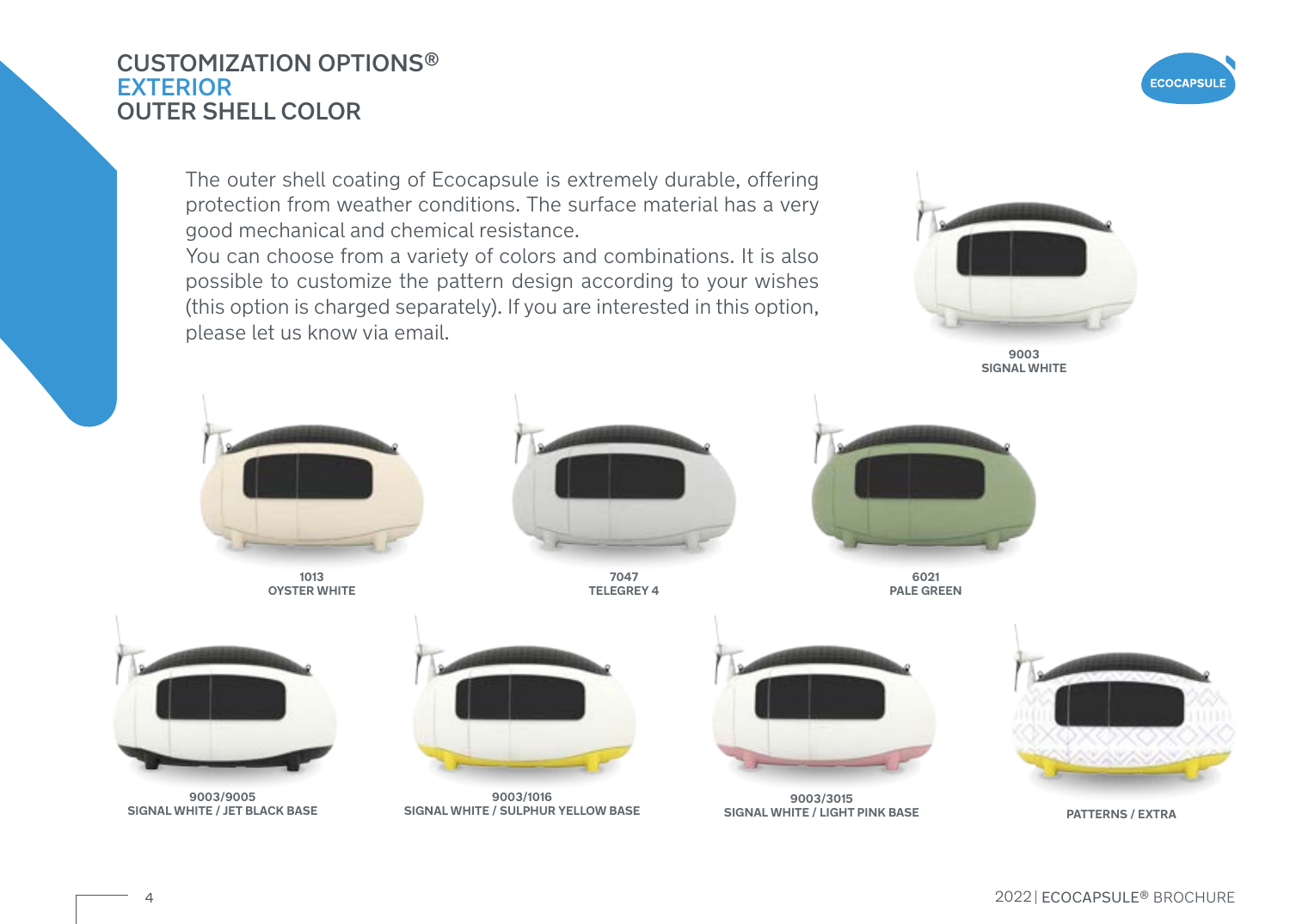### CUSTOMIZATION OPTIONS® **INTERIOR** FLOOR COLOR

For Ecocapsule floors we have chosen premium quality durable PVC floors resistant to friction, with anti-slippery characteristics, functional also as a sound insulator. Our floors are easy to maintain and available in decent pastel shades.



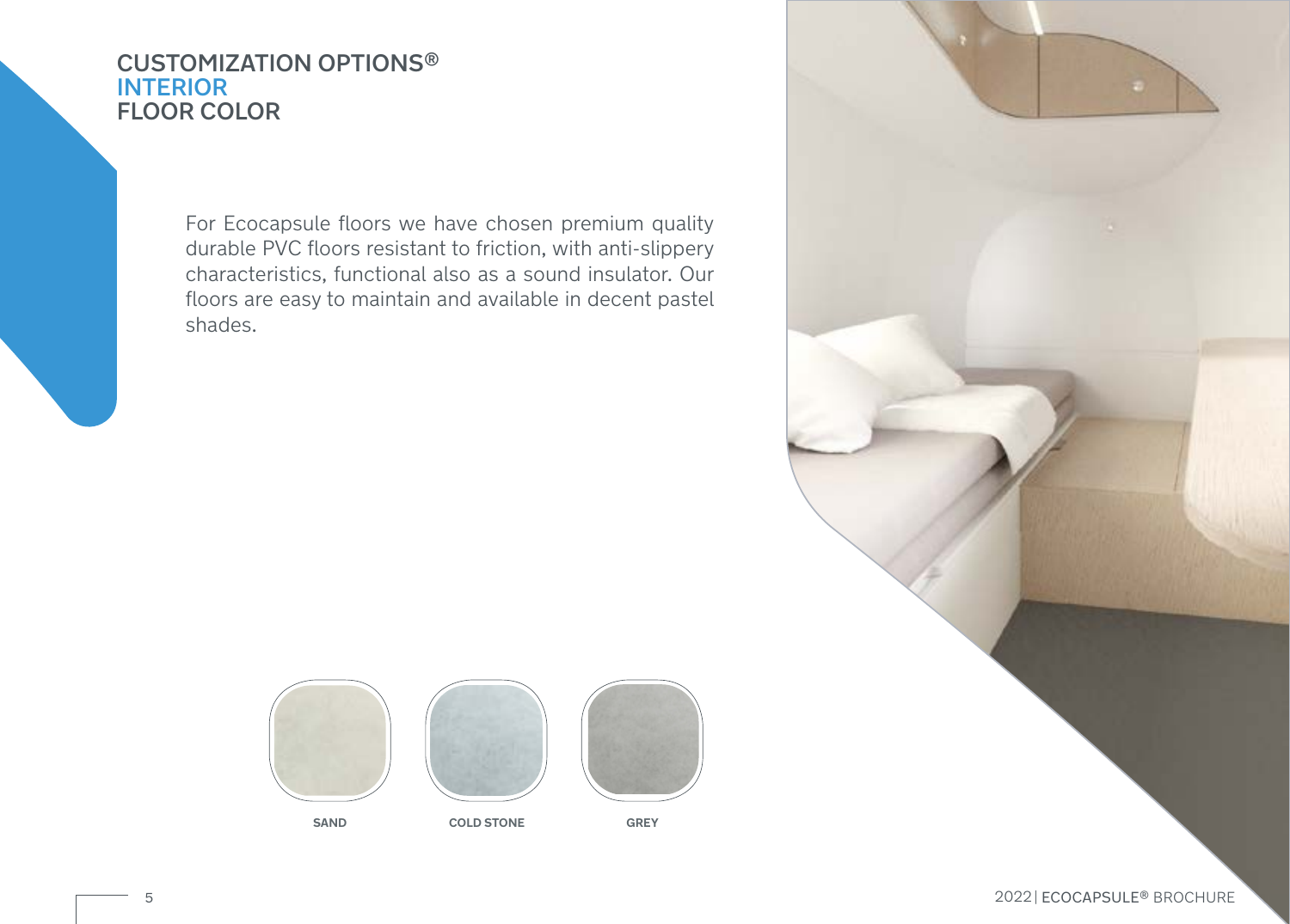### CUSTOMIZATION OPTIONS® **INTERIOR** FURNITURE FINISH

The furniture is made from lightweight plywood, coated with high-pressure laminate - layered sheets of thick paper impregnated with phenolic resins and a sheet of decorative paper impregnated with melamine resins. The laminate layer ensures that the furniture is dustproof with a high degree of resistance to scratching, stains and even boiling water.







**786 CHOCOLATE WOOD 775 DARK WOOD 787 LIGHT WOOD 751 WHITE**



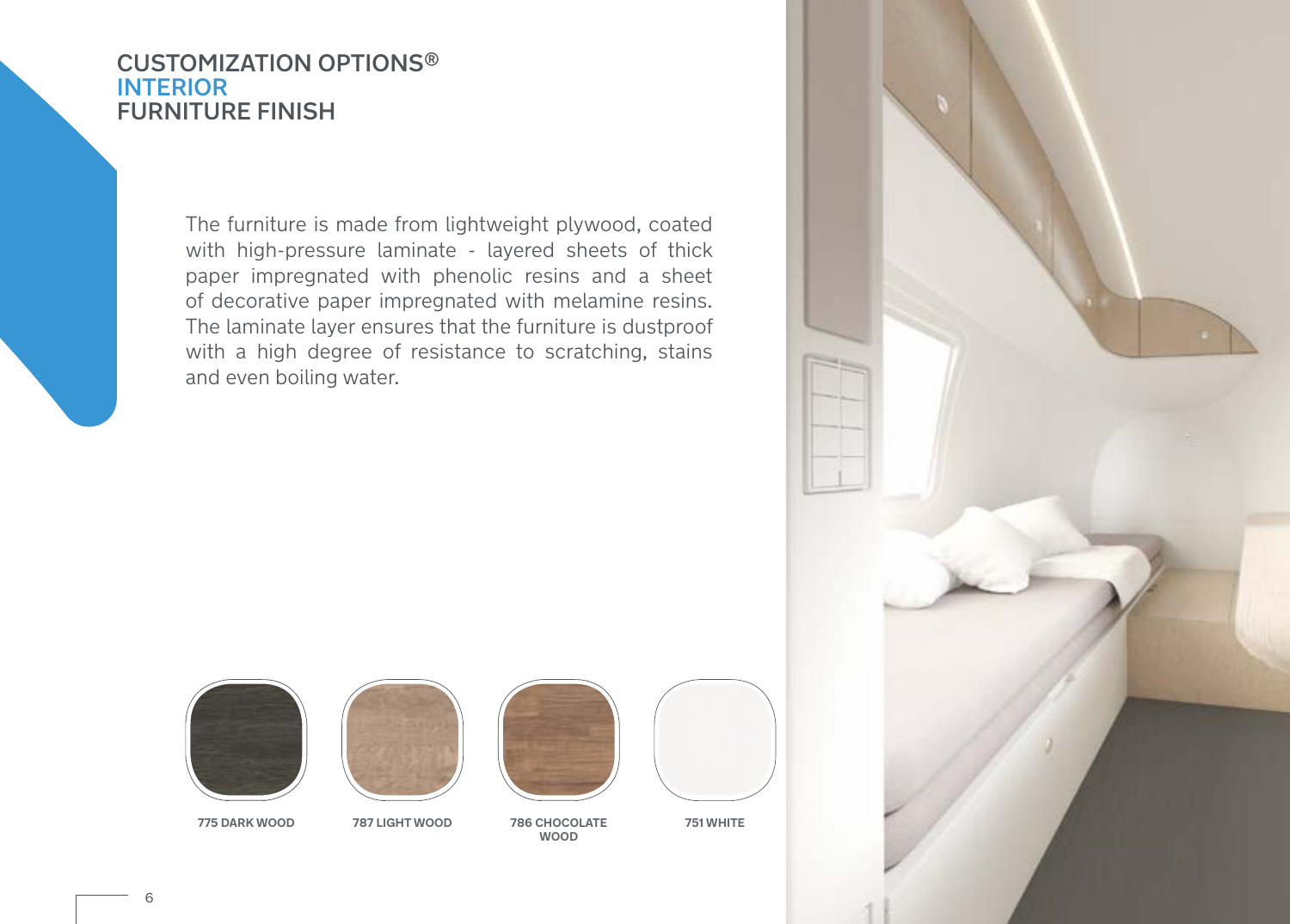### CUSTOMIZATION OPTIONS® **INTERIOR** MATTRESS COLOR

We are committed to provide the best sleeping experience. That's why we have equipped Ecocapsule with a Bedeur<sup>®</sup> mattress. This exclusive mattress is made of natural, environmentally friendly materials of top-notch quality and verifiable origin. They are the guarantee oflong lifespan, absence of allergens and most of all a healthy sleep. The Bedeur® mattress has great airiness and thermoregulatory ability, delivering a harmony of warmth, dryness and delicacy.



### MATTRESS STRUCTURE BEDEUR<sup>®</sup> CLASSIC

 UPHOLSTERY FABRIC 100% COTTON WOOL + COTTON 100% COTTON HORSEHAIR ON JUTE, BLACK SPRING 7 CM HORSEHAIR ON JUTE, BLACK 100% COTTON WOOL + COTTON 100% COTTON UPHOLSTERY FABRIC



You also have the option to order the ultimate luxury version of the mattress, BEDEUR® MAGNIFFIC featuring cashmere, silk and black horsehair, for an additional payment of 1000€.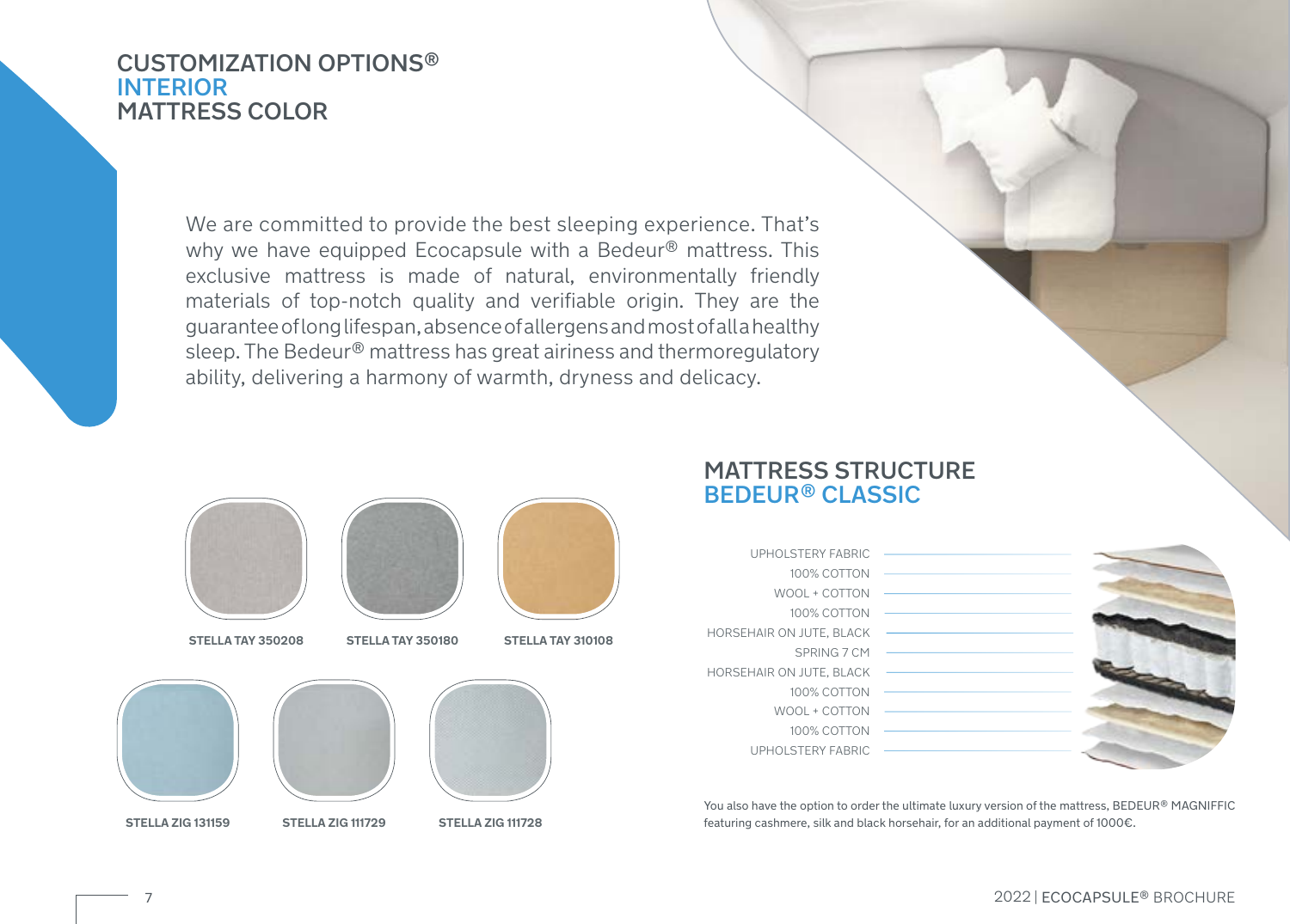### CUSTOMIZATION OPTIONS® EXTRAS



Below you can find a selection of the most important extras to order with your Ecocapsule ORIGINAL. While none of them are mandatory for the full functionality of Ecocapsule, please consider and select the ones that will make your stay in Ecocapsule ORIGINAL even more enjoyable.

| <b>EXTRA</b>                                                       |                                                                                                                                                                                                                                                                                                                    | <b>PRICE</b> |
|--------------------------------------------------------------------|--------------------------------------------------------------------------------------------------------------------------------------------------------------------------------------------------------------------------------------------------------------------------------------------------------------------|--------------|
| <b>Compressor Drawer Fridge</b>                                    | Drawer fridge with secure locking.<br>Variable thermostat temperature control provides great energy efficiency. Capacity: 201                                                                                                                                                                                      | 1200€        |
| <b>Upholstered wall</b>                                            | Luxury wall upholstery, using a soft, laminated coating fabric.<br>Provides a feeling of coziness, better acoustics and sound insulation.                                                                                                                                                                          | 1300€        |
| <b>Pontoon</b> freshwater                                          | A special custom-made ferro-concrete platform that turns Ecocapsule into a houseboat.<br>Pontoon is constructed as wooden deck (Siberian Larch), wooden fenders (Douglas Fir)<br>and steel ladder.<br>Dimensions: $8.0 \text{ m} \times 4.8 \text{ m} \times 0.9 \text{ m}$<br>Overall surface: 38.4m <sup>2</sup> | 28,900€      |
| <b>Pontoon</b> saltwater                                           | A special custom-made ferro-concrete platform that turns Ecocapsule into a houseboat.<br>Pontoon is constructed as wooden deck (Siberian Larch), wooden fenders (Douglas Fir)<br>and steel ladder.<br>Dimensions: $8.0 \text{ m} \times 4.8 \text{ m} \times 0.9 \text{ m}$<br>Overall surface: 38.4m <sup>2</sup> | 30,900€      |
| <b>Replacement Water Filter</b><br>Carbon Cartridge 10 pcs.        | Activated granulated carbon cartridge silver                                                                                                                                                                                                                                                                       | 230€         |
| <b>Replacement Water Filter</b><br>Antibacterial Cartridge 10 pcs. | Antibacterial cartridge                                                                                                                                                                                                                                                                                            | 69€          |
| <b>Scrubba Wash Bag</b>                                            | Light-weight manual wash bag ideal for traveling. Made from durable,<br>microbial and hydrolysis resistant polyether (thermoplastic polyurethane).                                                                                                                                                                 | 69E          |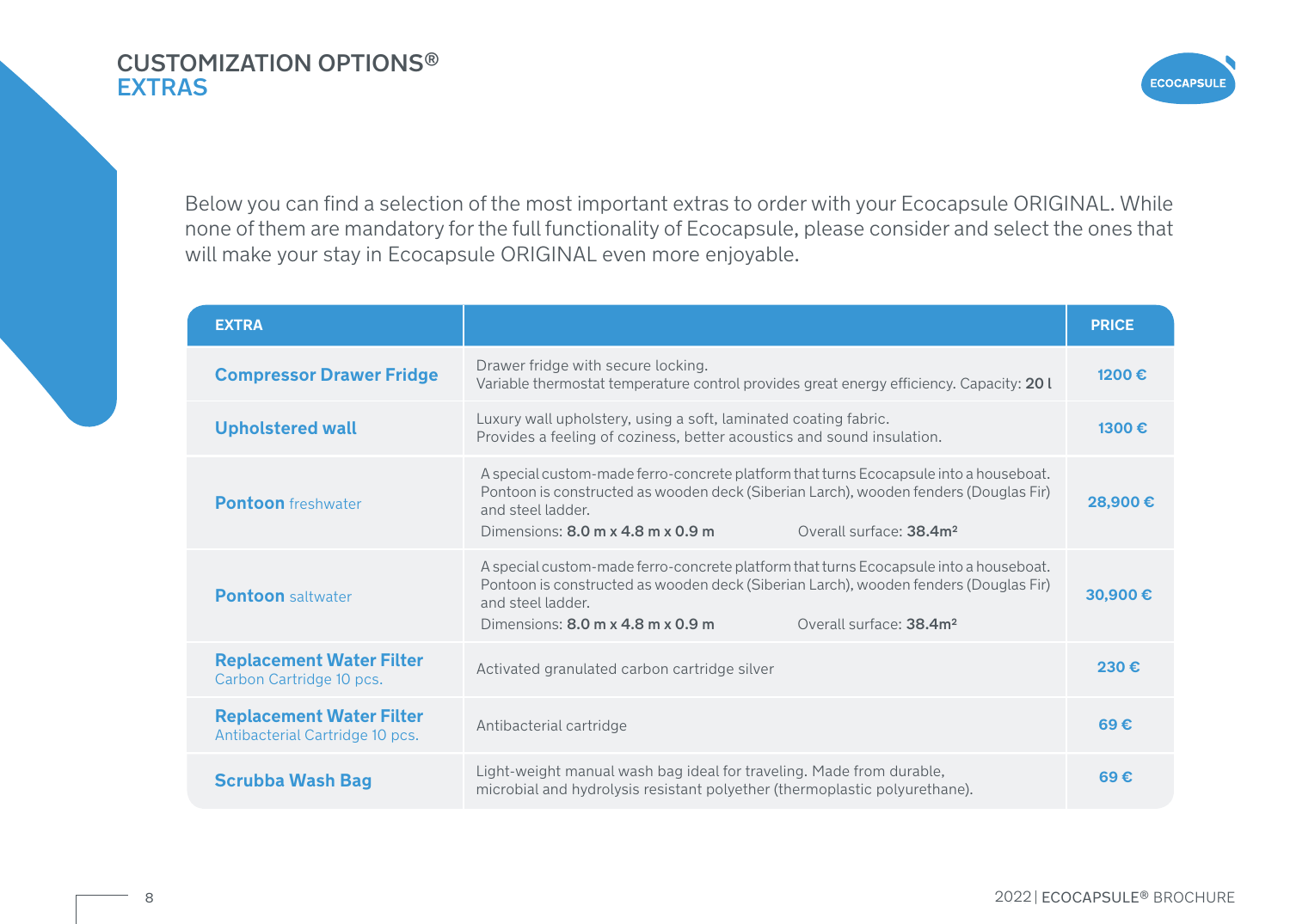

### **SPACE by ECOCAPSULE®** EXTERIOR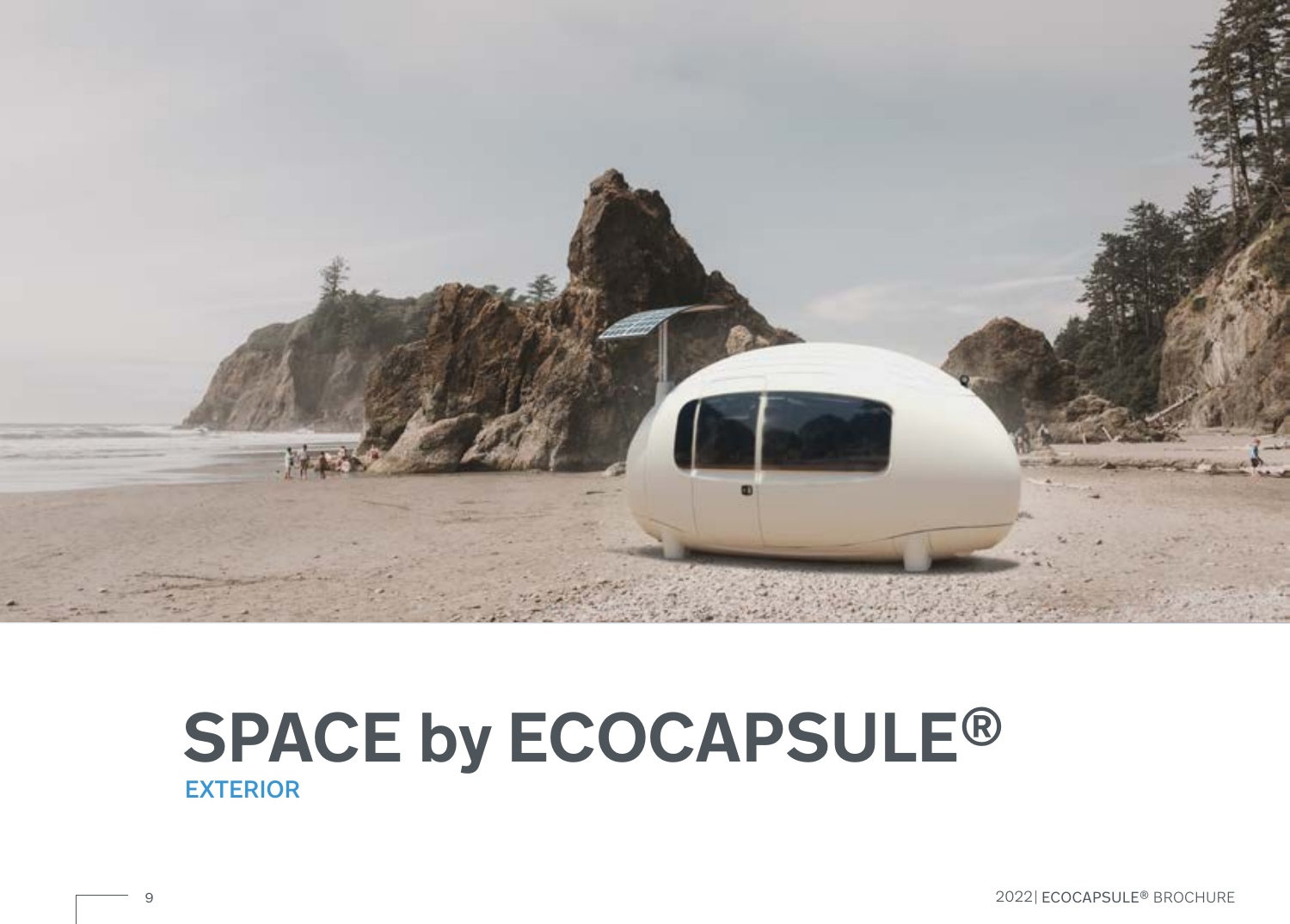#### SPACE BY ECOCAPSULE® **FEATURES**

SPACE by Ecocapsule is very variable micro-unit offering  $6.3 \text{ m}^2$  of inner space. It has a practical use e.g. as a homeoffice, a sales place, an extra room for a house or a cottage. It can become a houseboat (if adding a pontoon) or you can have it as an additional unit for Ecocapsule ORIGINAL. SPACE enlarges its capacity to 4-5 people, which makes it also a great virus-free accommodation option for hotels and resorts.

SPACE by Ecocapsule is made as semi-offgrid. This means it combines high-efficiency solar panel on the telescopic pole providing green energy with a possibility to get energy from the grid, in case of need.

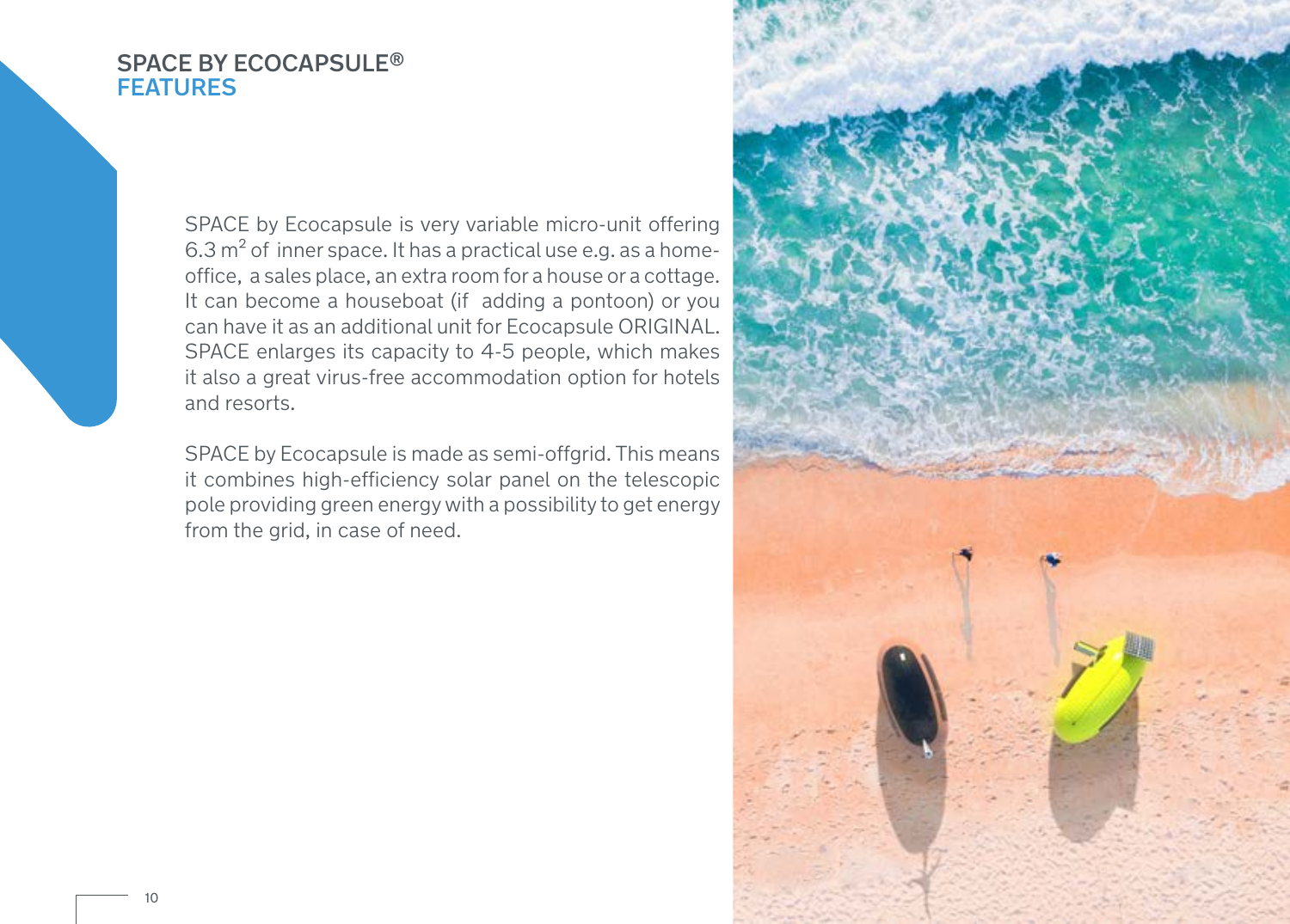

### **SPACE by ECOCAPSULE®** INTERIOR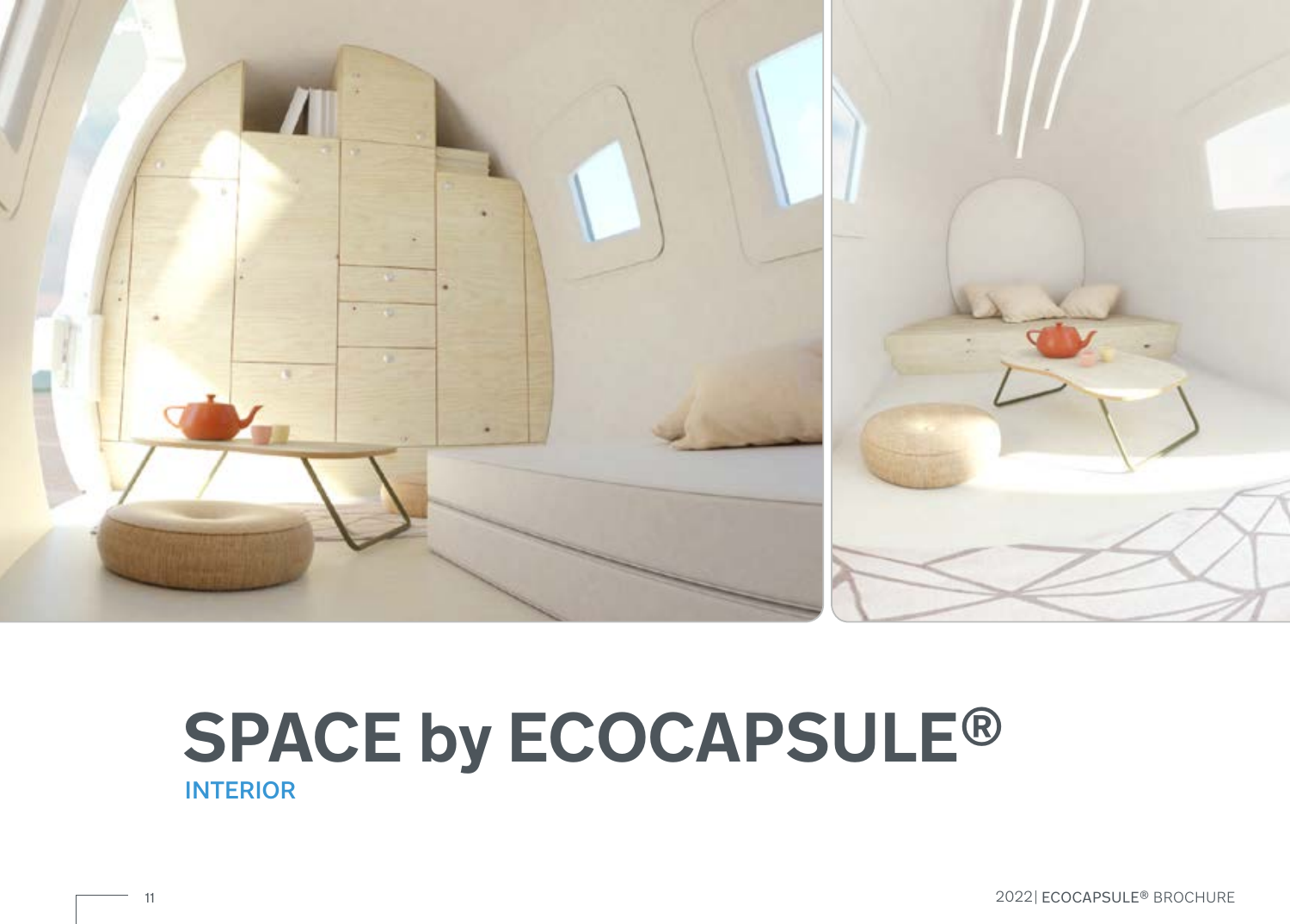### SPACE BY ECOCAPSULE<sup>®</sup> FLOORPLAN BASIC VERSION



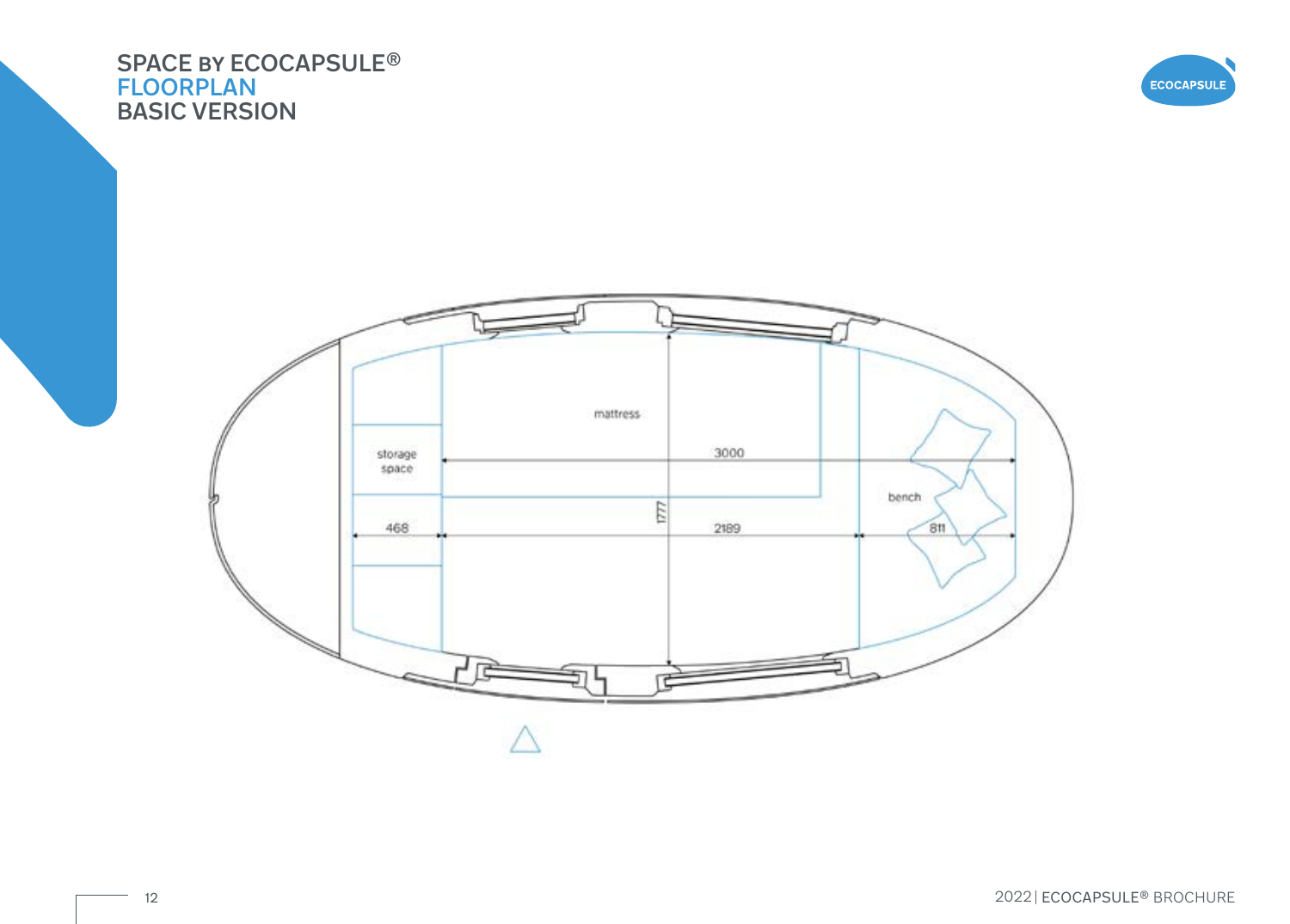### SPACE by ECOCAPSULE® **FEATURES** BASIC VERSION

Interior of the basic version includes a high quality mattress, a large cabinet wall made of lightweight plywood coated with high-pressure laminate, a bench and flooring.

You can see concrete examples and prices of different customizations from slide 13. For your unique interior customization please contact us at **customize@ecocapsule.sk**

| <b>TYPE</b>          | <b>INTERIOR</b>                                                                                    | <b>PRICE</b> |
|----------------------|----------------------------------------------------------------------------------------------------|--------------|
| <b>BASIC VERSION</b> | - storage cabinet wall<br>- high quality mattress BEDEUR® CLASSIC<br>- plywood bench<br>- flooring | 69 900€      |

\*Prices do not include VAT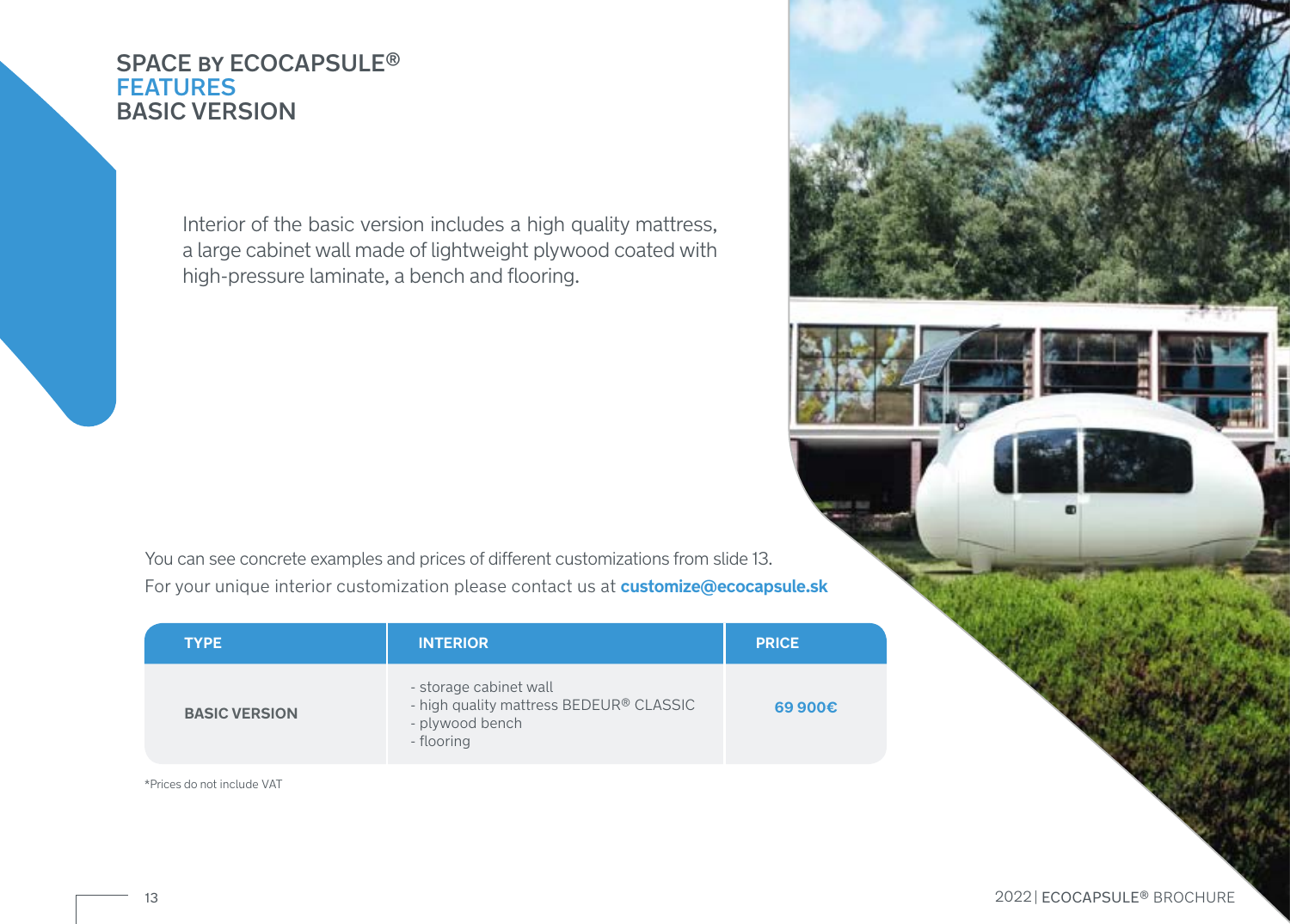### CUSTOMIZATION OPTIONS® FLOORPLAN HOME-OFFICE



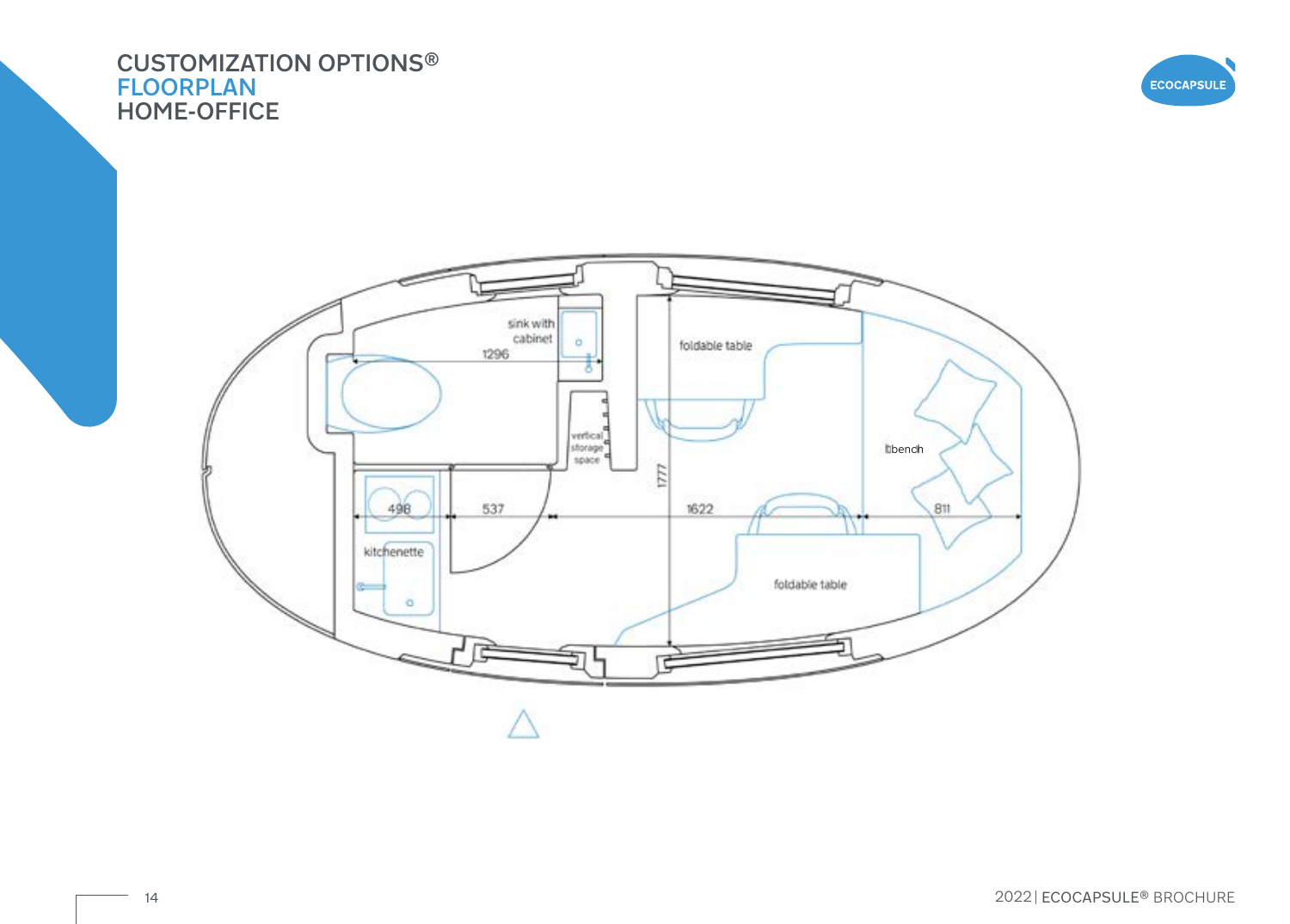CUSTOMIZATION OPTIONS® CALCULATION HOME-OFFICE

| <b>TYPE</b>                                           | <b>INTERIOR</b>                                                                                                                                                                                                                                        | <b>PRICE</b> |
|-------------------------------------------------------|--------------------------------------------------------------------------------------------------------------------------------------------------------------------------------------------------------------------------------------------------------|--------------|
| <b>HOME-OFFICE VERSION</b><br>(capacity for 2 people) | - two office desks<br>- kitchen, stove included, running water, sink with a tub usable as a shower<br>head, smart control<br>- bathroom with ecological toilet, running water sink with tub usable as<br>shower head, smart control<br>- plywood bench | 100 400€     |

\*The final price will be calculated after specifying all the requirements of a customer regarding the interior. \*\*Prices do not include VAT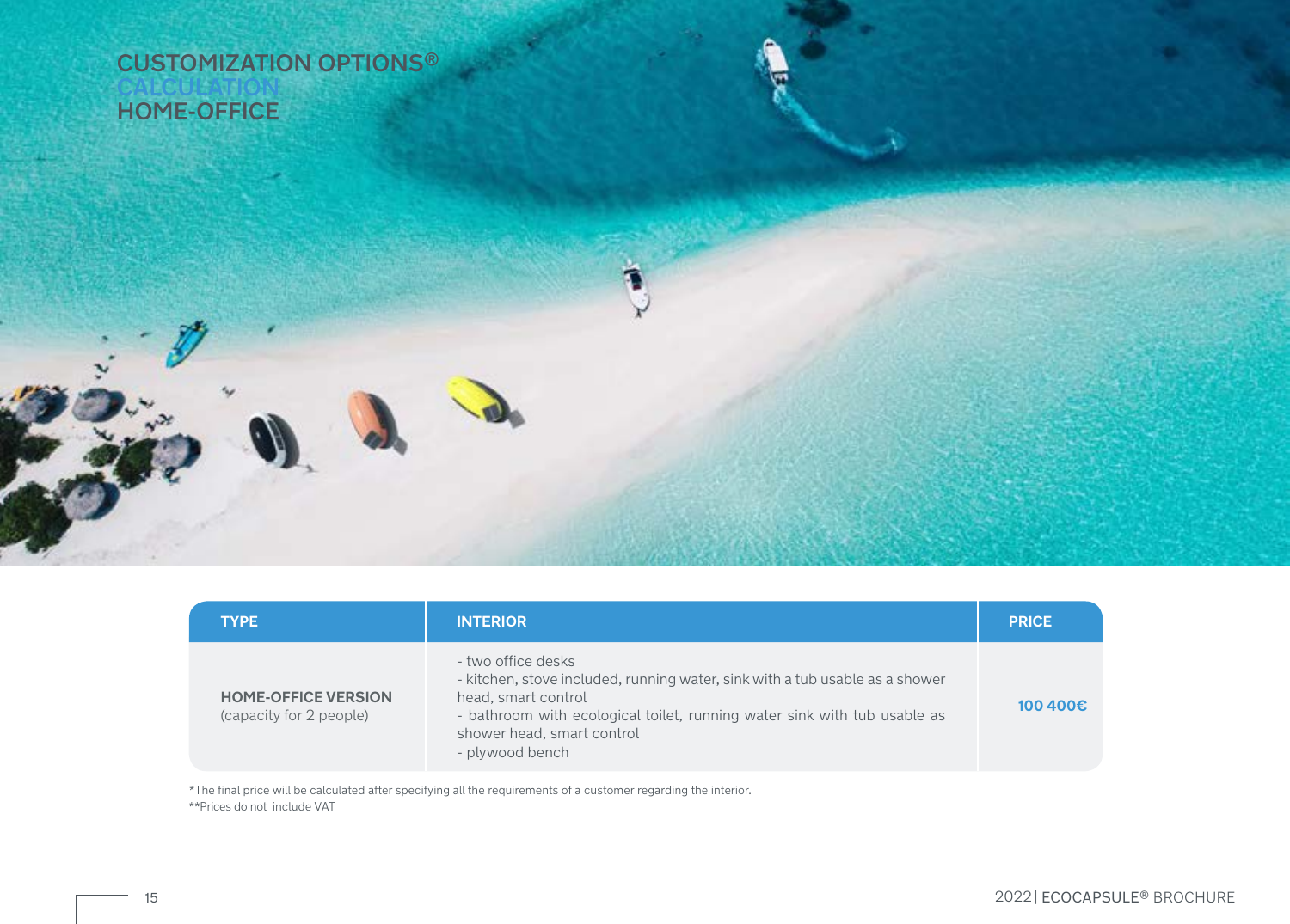### CUSTOMIZATION OPTIONS® FLOORPLAN DOCTOR'S OFFICE



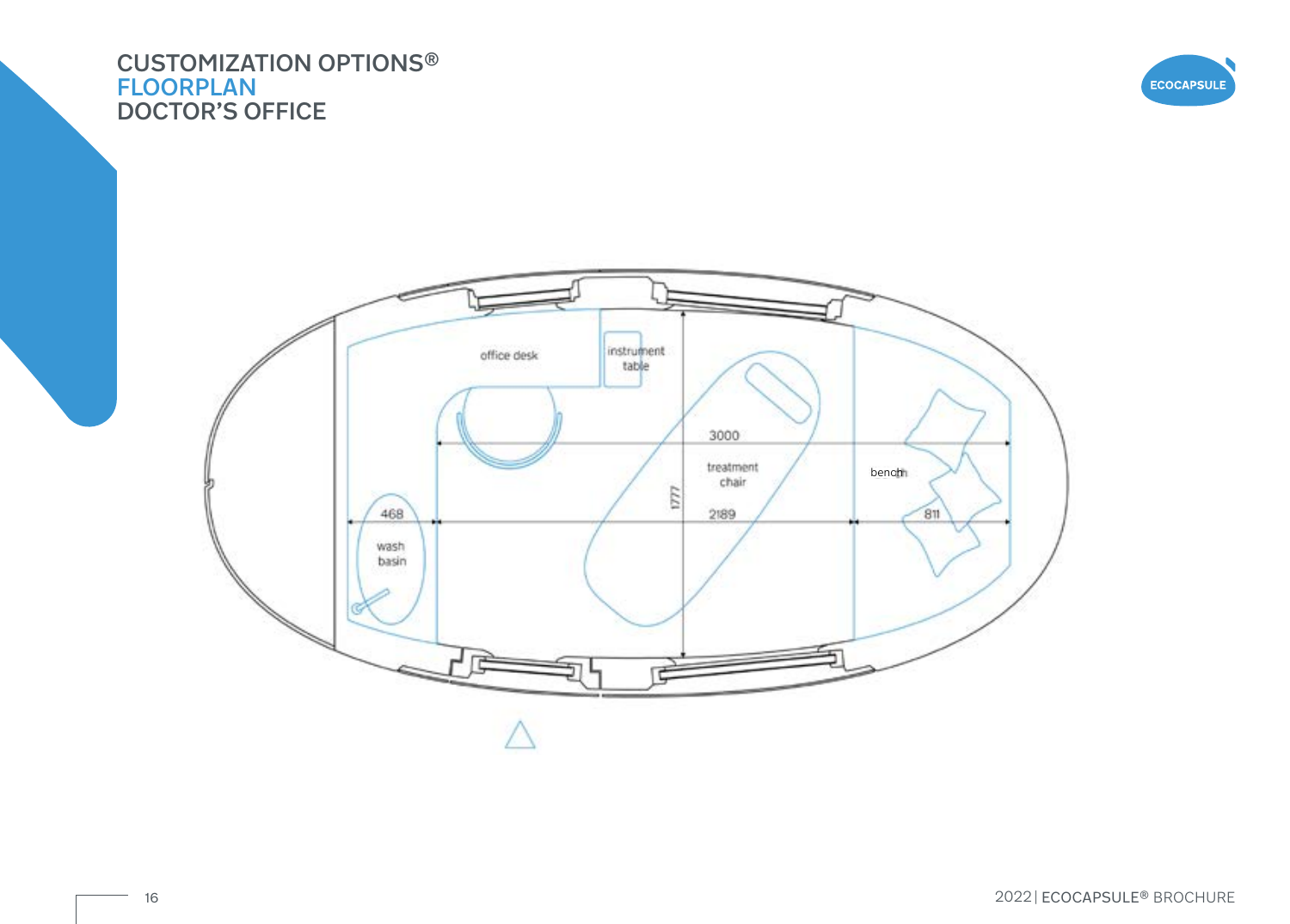CUSTOMIZATION OPTIONS® CALCULATION DOCTOR'S OFFICE

| <b>TYPE</b>                              | <b>INTERIOR</b>                                                                                                                                | <b>PRICE</b> |
|------------------------------------------|------------------------------------------------------------------------------------------------------------------------------------------------|--------------|
| <b>DOCTOR'S OFFICE</b><br><b>VERSION</b> | - treatment chair<br>- office desk<br>- instrument table<br>- wash basin with running water, with tub usable as shower head<br>- plywood bench | 99 500€      |

 $-11$ 

\*\*Prices do not include VAT \*The final price will be calculated after specifying all the requirements of a customer regarding the interior. मम